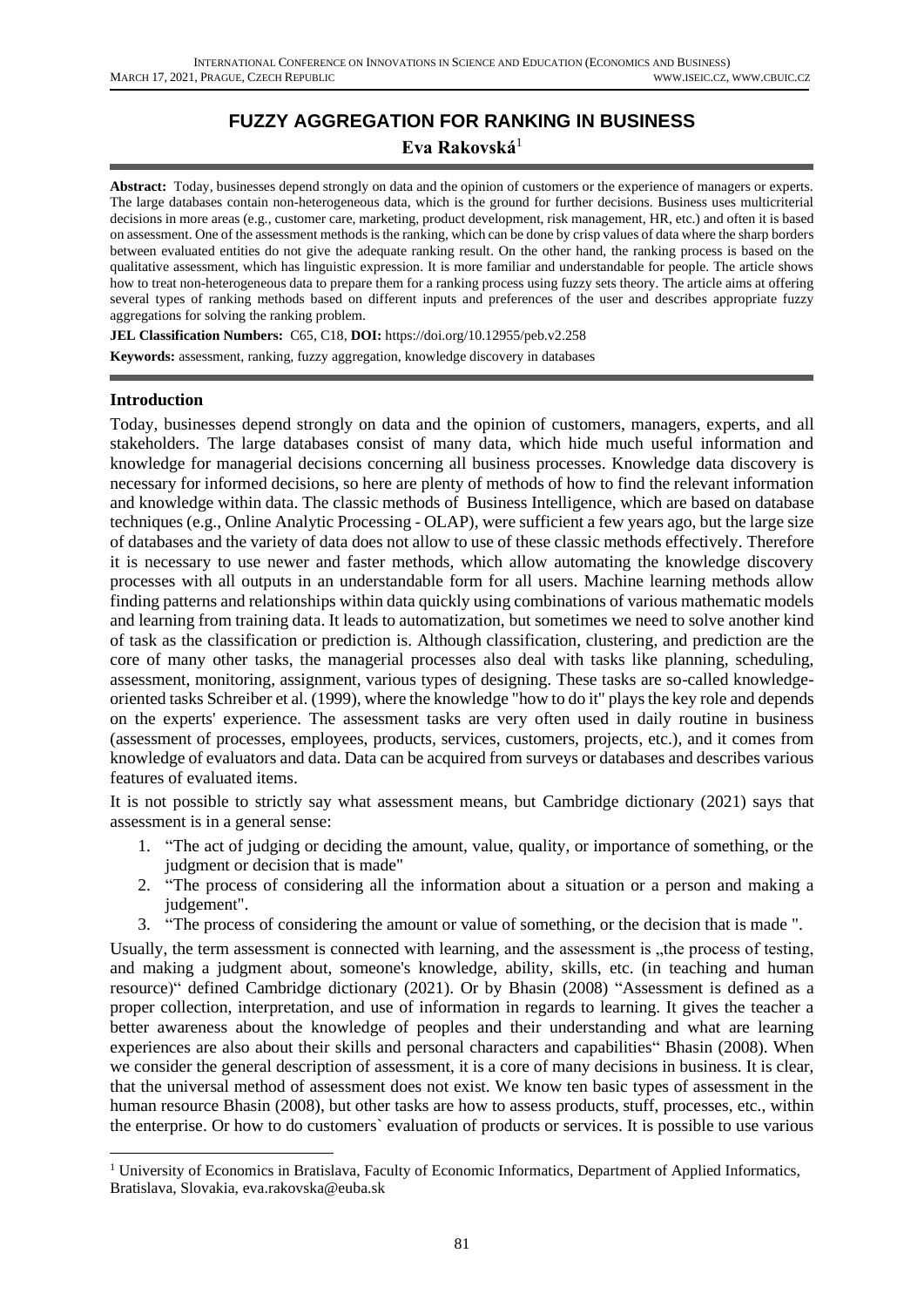decision-making methods to evaluate these tasks, but multi-criteria decision-making methods are most often used.

One of the multicriteria decision-making methods is ranking. The ranking is a process "of giving a specified rank to someone or something" Lexico  $(2021)$  or Cambridge dictionary  $(2021)$  writes it is  $\alpha$ list that compares the importance, quality, success, etc. of people or things of the same type" and "the action of deciding where someone or something should be in a list that compares things of the same type". From a mathematical view, ranking is the process how to order a set of items based on some features or criteria. In this case, we cannot speak about the total ordered set but only about weak order or total preorder of items. The reason is simple: the features are not measurable, and sometimes we deal with the ordinal data or nominal data as features. The value of features can often not be expressed by numerical data or exact "strings" without sense. The features involve the values that have a different sense for different people (for example, every person perceivesthe colors in a different way, the sentence "it is raining" means for somebody "the rain is pouring" for another person "it is raining lightly"). Or they can be burdened by the uncertainty that comes from linguistic expression. In practice, the ranking can give us the relevant picture about our business and help us by classifying some objects and items. We know, for example, the ranking of universities, banks, various institutions, websites, e-shops, products, services in the same area, etc. Then thanks to the ranking, we are able to make well-informed decisions.

The importance of ranking in business leads us to consider a generalization of ranking types and how to treat various types of data, which describes the attributes and characteristics of ranking objects. Motivation starts from the project (mentioned in Acknowledgement). Rakovská&Hudec (2020) suggest the relevant fuzzy model, which allows to evaluated users` opinion with the software used within a company. The main idea of evaluation is to rank the users` opinion using the same questionary for each group of users and then evaluate it appropriately. The basic approach, which used fuzzy rules system (intuitive decision tree), failed because of too many rules and inability to count with missing values, with the different number of questions for each group and different answer granularity. The three-leveled fuzzy aggregation model Rakovská&Hudec (2019) includes three types of fuzzy aggregation for a very complex model of evaluation. In practice, we can see many types of evaluations (assessment) which have the output of weakly ordered objects as we can see in the Rakovská&Hudec (2019) and Rakovská&Hudec (2020). The main aim of the article is to suggest some models of ranking types and show which type of aggregation is appropriate in each type of ranking model. The remainder of the paper is organized as follows: the next section describes how to transform the data to values from unit intervals and so prepare it for further counting using fuzzy aggregation functions. Then continues the section, which deals with some types of fuzzy aggregation functions and how to use them in some specific cases.

### **Data transformation to use fuzzy aggregation**

As we mentioned before, the ranking needs data, which is usually gained from questionnaires and is stored in the databases. The process of storing the data runs automatically and fluently; data comes from distributed information systems and web applications. Generally, the ranking handles two main issues: (i) the variety of data and (ii) the number and quality of evaluators.

The data as properties` values, is which are usually heterogeneous (numbers  $-e.g.,$  a number of students; binary values –"yes-no" answer; linguistic values- if the evaluator agrees with the property "agree strong, do not agree, etc..." or if a property is important, how much it is important, etc.) Sometimes the problem is that the properties do not play the same role by evaluation (some could be mandatory and others optional, or the importance of each property could be different). Also, some values of properties have not to be filled, so the ranking model should be able to count with missing values. As Hudec & Vucetic (2019) write this is the problem of a "variety feature" of big data.

The second issue is concerning the number and quality of evaluators. The experts involved in the process of ranking should consider various aspects and know the domain area very well. But they can have different experiences, and so the ranking is very subjective. Sometimes, it is better to evaluate more experts and then to the final aggregate ranking.

The information system can be perceived as a rough set Skowron&Dutta (2018) "Suppose we are given a pair *IS=(U, AT)* of non-empty, finite sets U and AT, where U is the universe of objects, and AT is a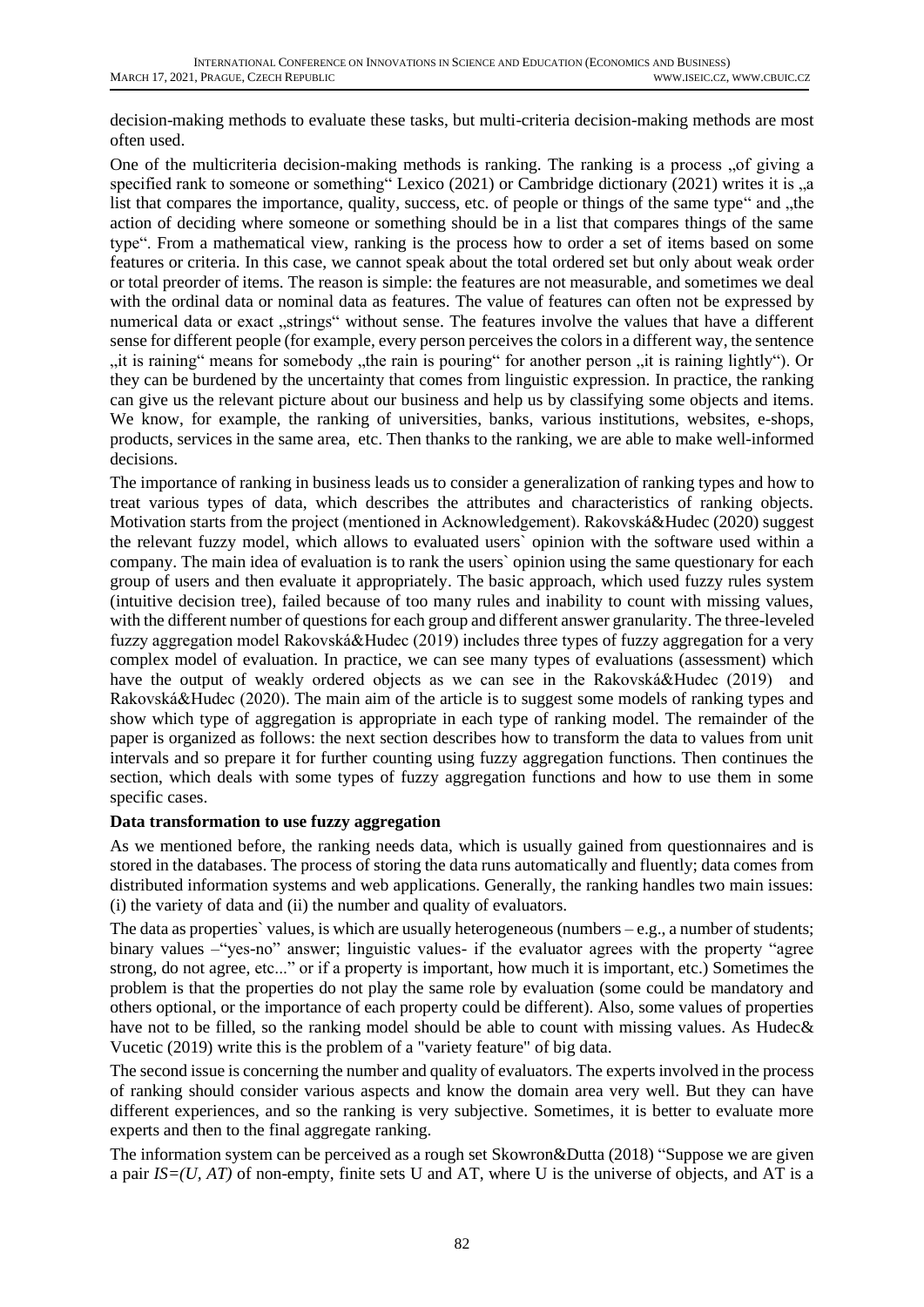set consisting of attributes. Each attribute can be considered as a function  $at:U\rightarrow Vat$ , where *Vat* is the set of values for the attribute *at*, called the domain of *at*. The pair  $IS=(U,AT)$  is called an information system" and the database can be represented Skowron (2015) as *Tp=(Up, Ap),* where *Up* is a universe of entities and *Ap* is a set of attributes in a table *Tp, p=1,…,n*. The table contains rows that are labeled by entities (e.g., products for ranking) and columns by attributes (e.g., various attributes of products).

Considering the former two issues heterogeneity of data and more evaluators, Figure 1 describes the problem of ranking, where are more Evaluators (number *k)*, and the evaluators' rate *m* products (*Pi,*   $i=1...m$ ) by using the set of products' attributes  $(A_i, i=1...n)$ . As was mentioned former, the data can be heterogeneous; therefore it is necessary to transform it into a uniform type.

Figure 1: Illustrative schema of the ranking process with more Evaluators. Ranked objects are entities Pi in the rows

|                | Evaluator_1 |                                        |                |        |                                                              |                                                     | Evaluator 2 |                     |                |          |          |                    |                          |                | Evaluator k |                   |                |          |          |                    |
|----------------|-------------|----------------------------------------|----------------|--------|--------------------------------------------------------------|-----------------------------------------------------|-------------|---------------------|----------------|----------|----------|--------------------|--------------------------|----------------|-------------|-------------------|----------------|----------|----------|--------------------|
|                | A1          | A <sub>2</sub>                         | A <sub>3</sub> | <br>An | final 1                                                      |                                                     | A1          | A <sub>2</sub>      | A <sub>3</sub> |          | An       | final <sub>2</sub> |                          |                | A1          | A <sub>2</sub>    | A <sub>3</sub> |          | An       | final <sub>3</sub> |
| <b>P1</b>      |             | $5000$ good                            | ves            |        | $5 1^{\rm st}$                                               | P <sub>1</sub>                                      | 5000 bad    |                     | <b>ves</b>     |          |          | 44th               |                          | P <sub>1</sub> |             | 5000 very good no |                |          |          | 5 1st              |
| P <sub>2</sub> |             | 10000 very good no                     |                |        | 25 <sup>th</sup>                                             | P <sub>2</sub>                                      |             | 10000 very good yes |                |          |          | 43th               | .                        | P <sub>2</sub> |             | $10000$ good      | ves            |          |          | 13th               |
| P <sub>3</sub> | 7000 bad    |                                        | ves            |        | $3$ 2nd                                                      | P <sub>3</sub>                                      |             | $7000$ good         | Ino            |          |          | $5 \mid mth$       |                          | P <sub>3</sub> |             | $7000$ good       | ves            |          |          | 25th               |
|                |             | .                                      |                | <br>   |                                                              |                                                     |             |                     |                |          | $\cdots$ | .                  |                          |                |             |                   |                | $\cdots$ | $\cdots$ |                    |
| Pm             |             | 8500 very bad no                       |                |        | 2 10th                                                       | Pm                                                  | 8500        |                     | no             |          |          | 38th               |                          | Pm             | 8500 bad    |                   | yes            |          |          | $4$ 7th            |
|                |             | Pi is ith product of evaluation $i=1m$ |                |        | Aj is jth attribute which is input into the evoluation, j=1n |                                                     |             |                     |                |          |          |                    |                          |                |             |                   |                |          |          |                    |
|                |             |                                        |                |        |                                                              |                                                     |             |                     |                |          |          |                    |                          |                |             |                   |                |          |          |                    |
|                |             |                                        |                |        |                                                              |                                                     |             |                     |                |          |          |                    |                          |                |             |                   |                |          |          |                    |
|                |             |                                        |                |        |                                                              | <b>Final ranking</b><br>Eval_1                      | Eval 2      |                     | Eval 3         |          |          | Eval k             | Ranking                  |                |             |                   |                |          |          |                    |
|                |             |                                        |                |        | <b>P1</b>                                                    | 1 <sup>st</sup>                                     | 4th         | 1st                 |                |          |          | 2nd                |                          |                |             |                   |                |          |          |                    |
|                |             |                                        |                |        | P <sub>2</sub>                                               | 5 <sup>th</sup>                                     | 3th         | 3th                 |                |          |          | 4th                | $\overline{\phantom{a}}$ |                |             |                   |                |          |          |                    |
|                |             |                                        |                |        | P <sub>3</sub>                                               | 2nd                                                 | mth         | 5th                 |                |          |          | 8th                | 7                        |                |             |                   |                |          |          |                    |
|                |             |                                        |                |        |                                                              | $\cdots$                                            |             | $\cdots$            |                | $\cdots$ |          |                    |                          |                |             |                   |                |          |          |                    |
|                |             |                                        |                |        | Pm                                                           | 10th                                                | 8th         | 7th                 |                |          |          | mth                | ?                        |                |             |                   |                |          |          |                    |
|                |             |                                        |                |        |                                                              | Pi is ith product of evaluation i=1m                |             |                     |                |          |          |                    |                          |                |             |                   |                |          |          |                    |
|                |             |                                        |                |        |                                                              | Eval <i>j</i> is evaluator number <i>j</i> , $j=1k$ |             |                     |                |          |          |                    |                          |                |             |                   |                |          |          |                    |

Changing the ranking to flexible evaluation is possible by using fuzzy sets and the membership function of the set. A fuzzy set F over the universe of discourse X is defined by the membership function  $\mu_F$  that matches each element of X with its degree of membership to the set F (Zadeh, 1965)

# $\mu_F(x): X \to [0, 1]$  (1)

where  $\mu_F(x) = 0$  means that an element x does not belong to F, while  $\mu_F(x) = 1$  means that x is a full member of F. A value  $\mu_F(x) \in ]0; 1[$  indicates the intensity by which the element x belongs to F. An example is set X, which means high opinion. The maximal rating score means clear belonging to this set, whereas the significant rating belongs with a slightly lower degree. When the universal set X contains few elements (e.g., the scale of possible answers), we directly assign a matching degree to each element Rakovská&Hudec (2020). Usually, people are familiar with linguistic expression e.g., like it very much, much, average, not much. So it is natural to use a linguistic approach for representing qualitative aspects of ranking. Often qualitative aspect is expressed by the Likert scale found in Likert (1932), which correspondents to linguistic terms with various granularity. The granularity is usually represented by the scale of an odd number of digits because it captures the fact that human beings can reasonably manage to bear in mind seven or so items, as write Herrera&Martinez (2001). Figure 2 describes the representation of categorical answers and their mapping into the interval [0,10] in various granularity. These scales can be straightforwardly transformed into the unit interval if it is required. Still, such linguistic terms are discrete and not in all cases is suitable to treat with discrete values. Therefore Herrera&Martinez (2001) use another approach, the 2-tuple fuzzy linguistic representation model, which carries out processes of "computing with words" easily and without loss of information, and the linguistic domain is continuous.

| Figure 2: Categorical answers expressed by linguistic interpretation and a possible mapping into the |       |            |       |             |       |  |
|------------------------------------------------------------------------------------------------------|-------|------------|-------|-------------|-------|--|
| interval $[0, 10]$ for expressing answers                                                            |       |            |       |             |       |  |
| Three terms                                                                                          |       | Five terms |       | Seven terms |       |  |
| term                                                                                                 | value | term       | value | term        | value |  |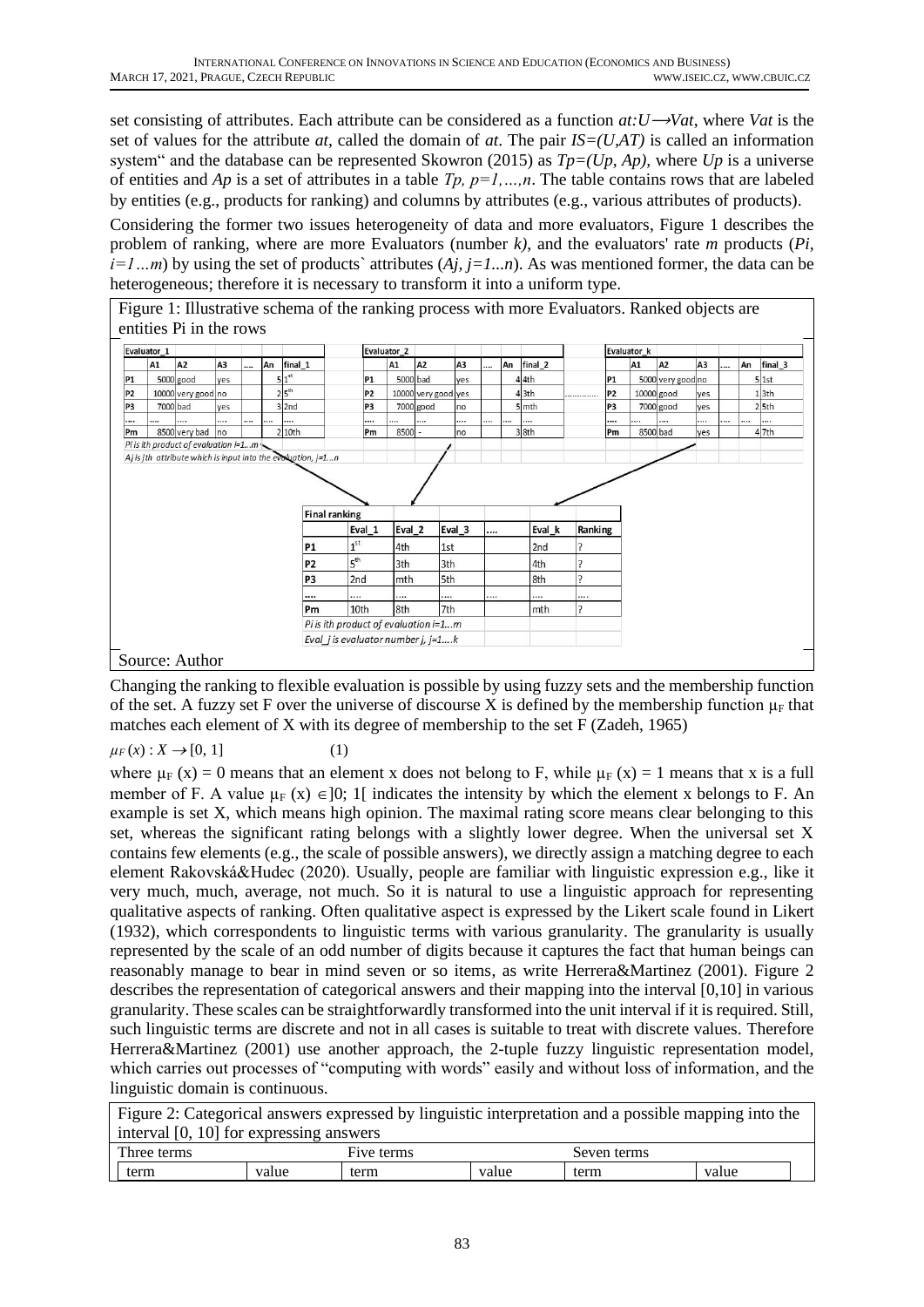| negative                        |   | very negative<br>negative |   | very negative<br>negative                         | 0.5<br>2   |
|---------------------------------|---|---------------------------|---|---------------------------------------------------|------------|
| neutral                         |   | neutral                   |   | more neut. than<br>neg.<br>neutral                | 3.5<br>6.5 |
| positive                        | Q | positive<br>very positive |   | more neut. than pos.<br>positive<br>very positive | 8<br>9.5   |
| Source: (Rakovská, Hudec, 2019) |   |                           | Q |                                                   |            |

The other types of data are easily transformable to the fuzzy approach described by Zadeh (1965), for example, the number of students at a university, we can express using the membership function of the fuzzy set *high number of students* and binary data type, which represent naturally 0 and 1(or true-false, yes-no) still we can keep in the domain of membership function [0, 1].

Then the ranking task introduces the problem of weak ordering the entities P1 to Pm (for one evaluator) by attributes in Table 1, where the *Vij i=1….n, j=1….m* are values of attributes from unit interval. The main task of ranking is how to aggregate all values of attributes for each entity appropriately and finally achieve a weak ordering of all entities Pi. Here is a difference between sorting and ranking. As Pey (2015) writes, "Sorting is the action of giving an order to a set of items using an explicit set of values present among the attributes of the elements being sorted. Ranking is applying an algorithm that gives order based on different heuristics or metrics that determine importance or relevance comparing the elements in the dataset ranked". Therefore finding the right algorithm for ranking entities means finding an adequate mathematical model. We introduce the possibility of aggregating the fuzzified values. How to create aggregation depends on (i) the type of data (ii) the preferences by evaluating (whether some attributes are mandatory or optional, whether some attributes are more important by an evaluation).

| Table 1: Table with entities (Pi, i=1m) for ranking by attributes (Aj, j=1n) with transformed |                |     |                |                |        |  |
|-----------------------------------------------------------------------------------------------|----------------|-----|----------------|----------------|--------|--|
| values into the unit interval                                                                 |                |     |                |                |        |  |
|                                                                                               |                | A1  | A <sub>2</sub> | A <sub>3</sub> | <br>An |  |
|                                                                                               | P <sub>1</sub> | 0.4 | 0.8            | 0.25           | 0.7    |  |
|                                                                                               | P <sub>2</sub> | 0.5 | 0.5            | 0.1            | 0.3    |  |
|                                                                                               | P <sub>3</sub> | 0.9 | 0.15           | 0.4            | 0.6    |  |
|                                                                                               |                |     |                |                |        |  |
|                                                                                               | Pm             | 0.3 | 0.7            | 0.75           | 0.25   |  |
| $\sum_{\alpha}$                                                                               |                |     |                |                |        |  |

ruice: Author

# **Fuzzy aggregation of ranking tasks**

Coming from this basic task of how to rank the entities according to attributes by one person and considering vague, incomplete values, it is necessary to deal with fuzzy sets and fuzzy numbers. To gain the ranking of all entities, we assume to use fuzzy aggregation Beliakov et al. (2007). First, across one row (the final value for one entity), to get the value from unit interval as a result that expresses the value for further ranking of all entities. The choice of the fuzzy aggregation depends strongly on the type of the values and the evaluator` preferences (what is important at evaluation, which attributes are most important and which less etc.). In a case, when we have more evaluators, it is necessary to aggregate the gained values for each entity from all evaluators in Figure 1 which means *to use the appropriate type of aggregation. First, we suppose to transform the data to a uniform type e.g.,* to fuzzify all values Vij, and then use the appropriate class of fuzzy aggregation. Beliakov (2009) are mentioned further fuzzy aggregation function classes, coming from the basic definition of fuzzy aggregation function.

- Averaging functions (if it is bounded by  $min(x) = min_{i=1...n} x_i \le f(x) \le max_{i=1...n} x_i = max(x)$ ) e.g. weighted arithemtic means, weigthed quasi artithmetic means, ordered weighted averaging (OWA), generalised OWA and other means, medians or fuzzy integrals
- Conjunctive functions (if it is bounded by  $f(x) \leq min(x)$  and disjunctive if it is bounded by  $max(x)$ *≤ f(x)*), e.g., triangular norms and conorms, various types of copulas and their duals, weighted t-norms and t-conorms or functions defined pointwise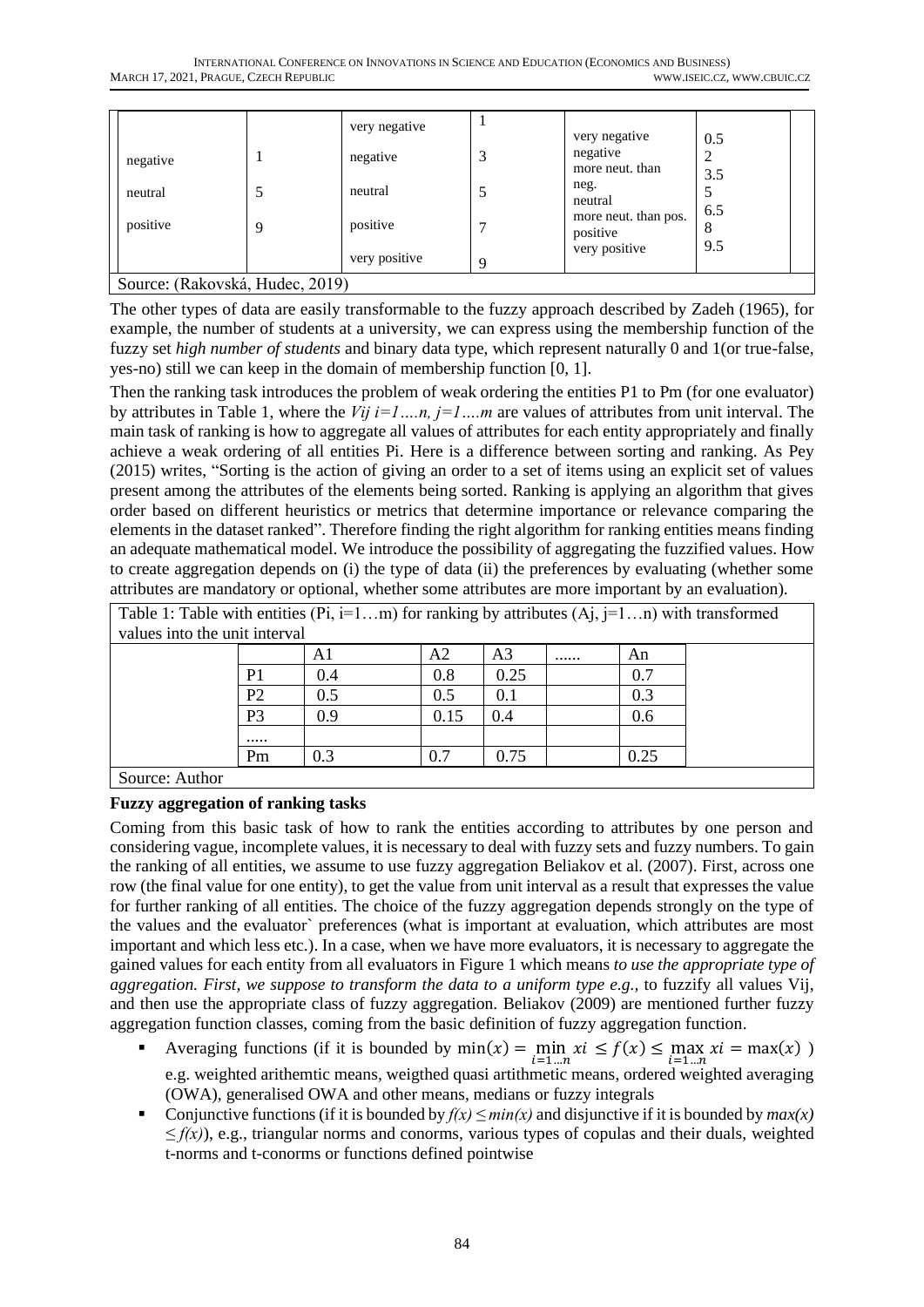- Mixed if it is neither conjunctive, disjunctive or averaging e.g. uninorms, nullnorms, generated functions with neutral element, weighted generated uninorms, T-S functions, and T-OWA, S-OWA, ST-OWA functions, etc.
- Idempotent if  $f(t, t, ..., t) = t$  for any  $t \in [0, 1]$ . Monotonicity and idempotency implies averaging behaviour
- Symmetric (commutative) if  $f(x) = f(x_P)$  for any  $x \in [0, 1]$ <sup>n</sup> and any permutation P of  $\{1, \ldots,$ *n}*

The problem of how to choose an appropriate fuzzy aggregation function in practice is not easy and to solve this problem is necessary to have much experience and knowledge. The choice depends on the mathematical attributes of the data. So in the next, we try to describe some typical cases of ranking problems and classify them into some categories.

As we mentioned before, the basic task of ranking the entities according to attributes by one person is in Table 1. A similar problem as the ranking problem is introduced in Rakovská&Hudec (2019),where the authors solve the three-levelled model for evaluating software within all departments in the company. The final result is scoring the usefulness of various software within the company. This model comes from data collected through questionnaires, and the answers were collected as numbers representing the Likert scale (1932). So the evaluation of attributes for each entity (software) has the value from 1 to 5, resp. 1 to 7 or to 10. Although the answers do not belong to the unit interval, they might be straightforwardly converted to this interval. Rakovská&Hudec (2019) have the presumption, that all values are filled, and so suitable aggregation is average aggregation and due to counting with numbers authors use the arithmetic mean due to full neutrality and effectivity (i.e., low values are fully compensated by high ones). This is a special case when we do not need to handle non-heterogenous data. The model, in the Table 1 expects that all values are transformed to values from unit interval by using the membership function of fuzzy sets. In such a case, we can take some types of ranking

- When all attributes are mandatory, we can use geometric means Beliakov, (2009). A geometric mean is a simple multiplicative scoring (all inputs are mandatory regardless of their importance). The geometric mean provides the result between the best and worst evaluation for all cases, whereas uni-norms provide such a solution only for entities that are badly evaluated in several attributes and positively in the other ones.
- **•** The second, when all attributes are optional, and anyone is preferred, so it means the most of attributes should be satisfied in Sojka et al. (2020)
- The third, when some attributes are mandatory, and others are optional in Sojka et al. (2020)
- The fourth, when we speak about , nested queries" and the result of the finding nested queries within the database is a list of entities that fully or partially meet the condition ranked downward from the best by the intensity of matching degrees in Sojka et al. (2020)

The last three cases are described in Sojka et al. (2020), where authors count quantified summaries of predicates in databases. The predicates express the attributes, which have an impact on further decisions. The final solution of quantified summaries is a value that represents the validity or truth value of the evaluated quantified sentence expressed within the unit interval, which allows us to compare the values for ranking entities by one evaluator.

So, in the second case, we assume that all attributes are connected by the conjunction and are optional; we can count the aggregation the same way as Sojka et al. (2020). To avoid the problems as "empty answer values" and "evaluating by the number of attributes" that are better (the entity with more attributes with better values are preferred in ranking) we replace the conjunction with relative quantifier: most of the attributes should be satisfied. Then appropriate aggregation is based on quantified summaries Sojka et al.(2020)

$$
v(x) = \mu_Q(\frac{1}{n}\sum_{i=1}^n \mu_{pi}(x))
$$
\n(2)

where n is the number of atomic predicates (attributes) posed on a subset of attributes in the database,  $y=\frac{1}{x}$  $\frac{1}{n}\sum_{i=1}^{n}\mu_{pi}(x)$  is the proportion of atomic predicates pi that are satisfied by the entity x being evaluated and  $\mu_0$  is the formalization of the quantifier most of. The truth value v assumes values from the unit interval.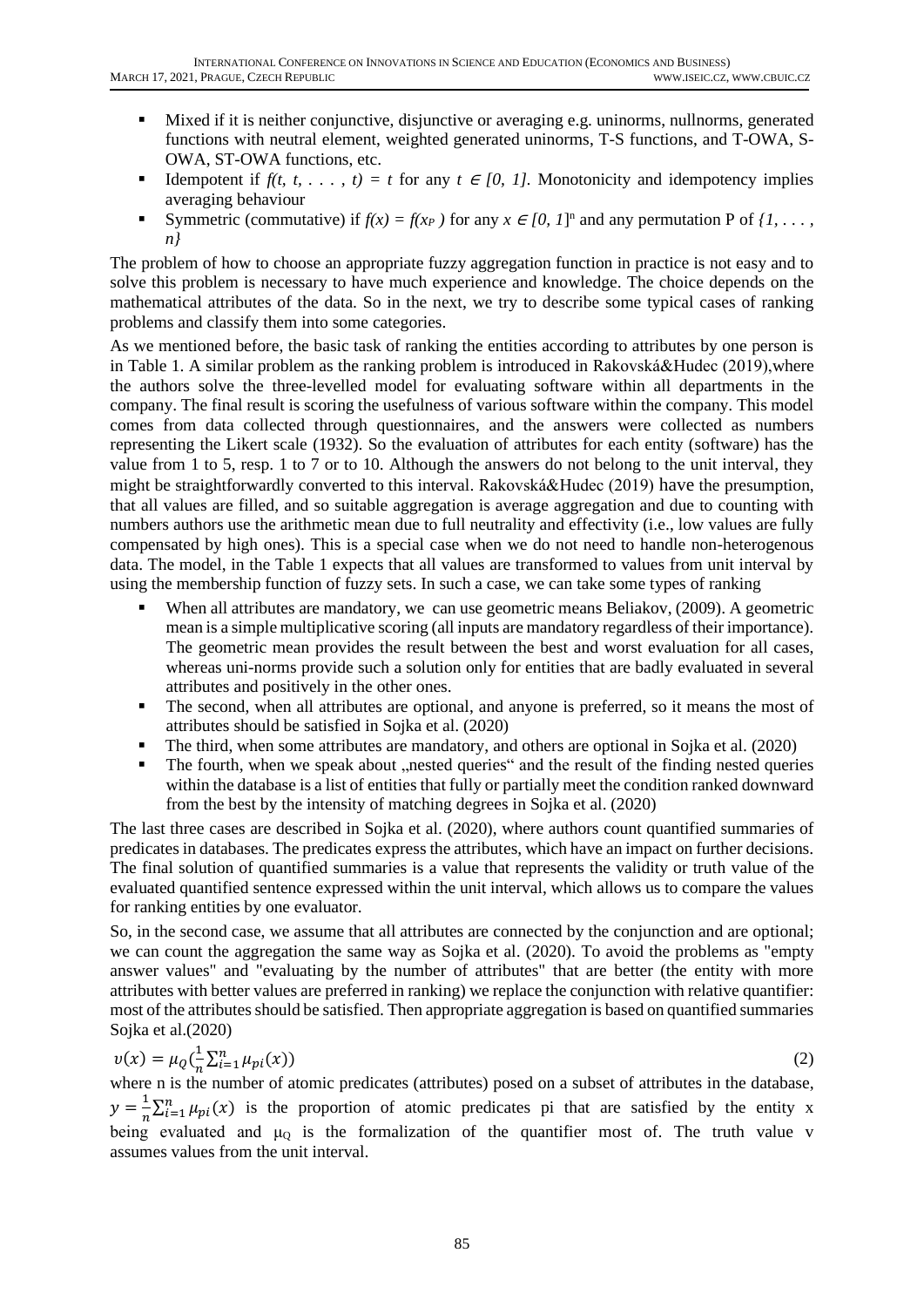The third case represents the situation, where some attributes are mandatory and others are optional. To covered these requirements Sojka et al.(2020) modified (2) and used conjunction in the fuzzy logic, especially the minimum t-norms in Beliakov et al (2007) and quantified summary in such case is expressed by

$$
v(x) = (\Lambda_{i=1}^r P_i(x)) \wedge (\mu_Q(\frac{1}{s} \Sigma_{j=1}^s \mu_{pj}(x))
$$
\n(3)

In the first three cases described previously, the solution of aggregation is the score for every entity (Pi in Table 1) from one evaluator, and the value is within the unit interval. A further question is how to aggregate acquired values for each entity  $Pi$ ,  $i=1...n$  in the group of all evaluators. Table 2 indicates an illustrative case, where rows represent the entities, and the values were counted based on evaluation of attributes from evaluators Eval<sub>l</sub>i,  $j=1...4$ . The last column represents the possibility of aggregating values using arithmetic mean, which seemed suitable for this case. The values within Table 2 are in the unit interval, and it is a good assumption to use each class of aggregation Beliakov et al. (2007). Rakovská&Hudec (2019) discussed the suitability of disjunctive, averaging, and conjunctive aggregation functions and compare them. Also, Rakovská&Hudec (2019) compare the uni-norm, geometric, and arithmetic means regarding their specific features. Each aforementioned function gives the solution in the unit interval, where the numbers are easily ordered.

The fourth case is a specific one, where the solution is ranked list of some entities. For example, when we want to rank the universities by nested queries we can choose a ranked list of universities, which meet the condition select universities where most of the faculties are *technically oriented and have a high number of women students*. This case allows to make the direct ranking within the specific group from the database but is not able to compare the entities from various groups. The procedure for calculating validities is created straightforwardly as the extension of (2) Sojka et al. (2020), and the method is integrated with the vertical and horizontal aggregation Sojka et al. (2020).

|                | Eval 1   | Eval 2 | Eval 3   | Eval 4   | arithmetic mean |
|----------------|----------|--------|----------|----------|-----------------|
| P <sub>1</sub> | 0.53     | 0.92   |          |          | 0.6125          |
| P <sub>2</sub> |          | 0.6    | 0.43     | 0.35     | 0.2575          |
| P <sub>3</sub> | 0.42     |        | 0.3      | 0.7      | 0.18            |
| <b>P4</b>      |          | 0.53   | 0.71     |          | 0.56            |
|                | $\cdots$ | .      | $\cdots$ | $\cdots$ | $\cdots$        |
| Pm             | 0.25     |        | 0.5      |          | 0.1875          |

### **Conclusion**

This article is prepared as a part of the project "Big data analytics as a tool for increasing the competitiveness of enterprises and supporting informed decisions", where Big data is core for finding some patterns, which are important to design a decision support system model for small enterprises. It is not easy to find an appropriate decision support system for small enterprises and so one aim of the project is to design DSS for finding an appropriate logistic model comparing the customer preferences with a large amount of data in the database. The ranking process allows the possibility to make wellinformed decisions on which logistic model best fits a specific case and allows to classify various cases. The fuzzy ranking process seems to be easily usable in practice, because it catches the qualitative aspect of decisions using linguistic terms and brings flexibility into the decision process. It avoids the problem of empty answers and allows to treat with variability of preferences (mandatory, optional, group of entities with mandatory and optional attributes, etc.). As mentioned before, the classes of fuzzy aggregation functions contain many various functions. It is not trivial to choose the right function for a real problem because it is necessary to explore the mathematical properties of the examined problem. However, future research will be a focus on conformance measures Hudec&Vucetic (2019) and their application in the ranking problem. The task is to measure the difference between aggregated values from more evaluators for the same entity and then order values by this difference.